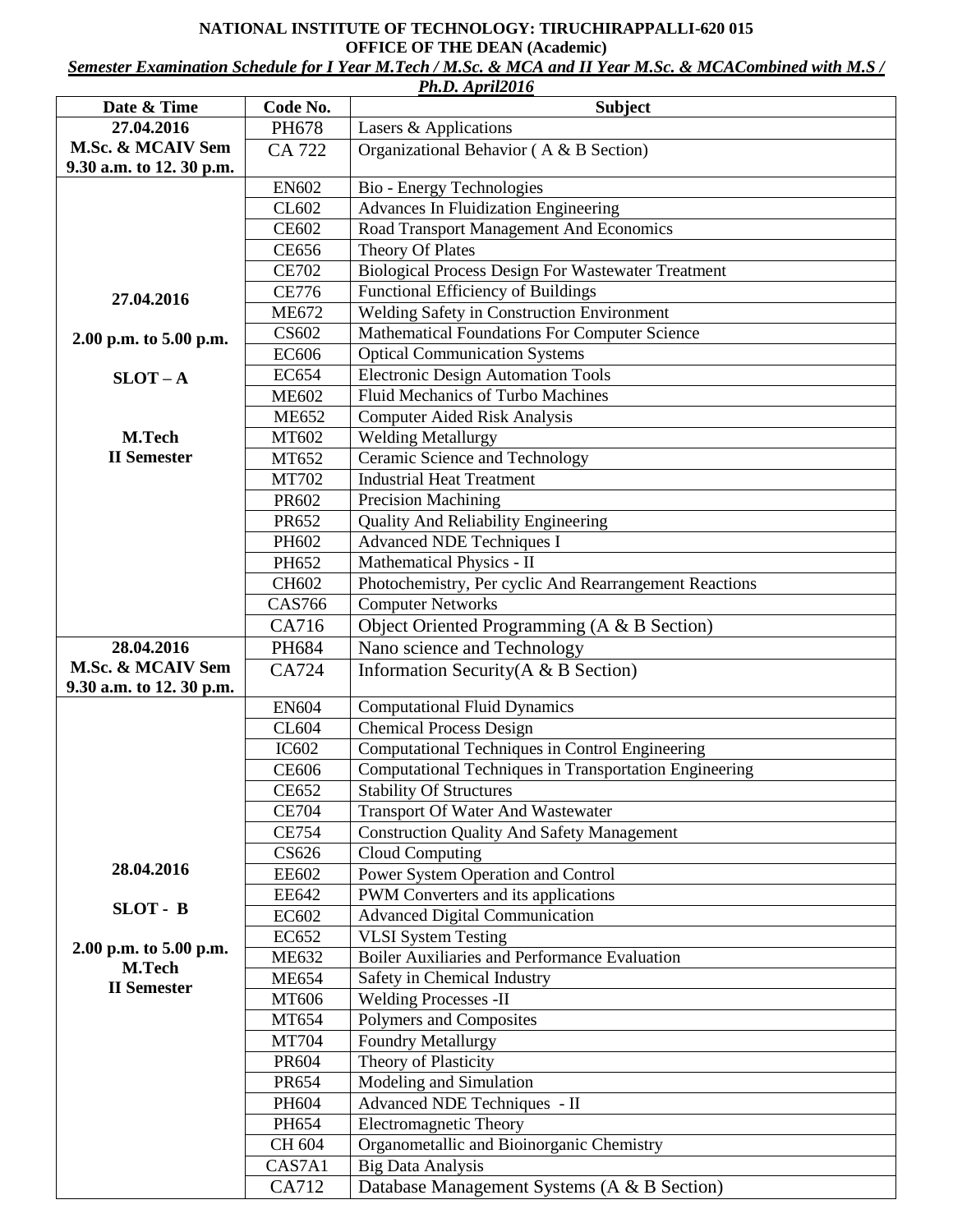| 29.04.2016                   | CA7A3         | Visual Programming ( $A \& B$ Section)                         |
|------------------------------|---------------|----------------------------------------------------------------|
| <b>M.C.A. IV Semester</b>    |               |                                                                |
| 9.30 a.m. to 12.30 p.m.      |               |                                                                |
|                              | <b>EN606</b>  | Wind Energy and Hydro Power System                             |
|                              | CL606         | <b>Advanced Transport Phenomena</b>                            |
|                              | <b>IC604</b>  | <b>Industrial Instrumentation</b>                              |
|                              | <b>CE604</b>  | <b>Transportation Planning</b>                                 |
|                              | <b>CE654</b>  | <b>Finite Element Methods</b>                                  |
| 29.04.2016                   | <b>CE706</b>  | Air Quality Management                                         |
|                              | <b>CE756</b>  | Organizational Behavior                                        |
| 2.00 p.m. to 5.00 p.m.       | CS652         | <b>Network Security</b>                                        |
|                              | <b>EE606</b>  | <b>Flexible AC Transmission Systems</b>                        |
|                              | <b>EE654</b>  | <b>Power Electronic Drives</b>                                 |
| $SLOT - C$                   | <b>EC604</b>  | <b>Broadband Wireless Technologies</b>                         |
|                              | <b>ME604</b>  | Heat Transfer Equipment Design                                 |
|                              | <b>ME656</b>  | Fire Engineering and Explosion Control                         |
|                              | MT604         | <b>Welding Codes and Standards</b>                             |
| M.Tech                       | MT656         | Metallic Materials                                             |
| <b>II</b> Semester           | <b>MT706</b>  | <b>Metal Forming</b>                                           |
|                              | <b>PR606</b>  | <b>Flexible Manufacturing System</b>                           |
|                              | PR656         | <b>Supply Chain Management</b>                                 |
|                              | PH656         | <b>Statistical Mechanics</b>                                   |
|                              | CH606         | Thermodynamics, Electrochemistry and Kinetics                  |
|                              | <b>CAS762</b> | Fundamentals of Parallel Programming                           |
|                              | CA714         | Operating Systems (A & B Section)                              |
| 02.05.2016                   | <b>CA728</b>  | Object oriented Analysis and Design (A& B section)             |
| <b>M.C.A IV Semester</b>     |               |                                                                |
| 9.30 a.m. to 12.30 p.m.      |               |                                                                |
|                              | EN612         | Batteries and fuels cells                                      |
|                              | CL623         | <b>Computational fluid Dynamics</b>                            |
|                              | CL662         | <b>Chemical Process Flow Sheeting</b>                          |
|                              | <b>CE713</b>  | Environmental Impact Assessment (TEM / Envi. Engg)             |
| 02.05.2016                   | <b>CE752</b>  | Construction Methods & Equipment                               |
|                              | CS606         | <b>Advance Database Management System</b>                      |
| 2.00 p.m.to 5.00 p.m.        | <b>EE652</b>  | <b>Switched Mode Power Conversion</b>                          |
|                              | <b>EC702</b>  | DSP Architecture (Comm.Sysms / VLSI Systems)                   |
| $SLOT - D$                   | <b>ME643</b>  | <b>Advanced IC Engines</b>                                     |
|                              | <b>ME673</b>  | Human factors Engineering                                      |
| M.Tech<br><b>II</b> Semester | MT624         | Non Destructive Testing (Welding / Mat.Sci. Engg / Indus.mett) |
|                              | PR611         | Modeling of Manufacturing Processes                            |
|                              | PH612         | <b>Fabrication Technology</b>                                  |
|                              | PH658         | Instrumentation                                                |
|                              | <b>CH608</b>  | Molecular Spectroscopy                                         |
|                              | <b>CAS768</b> | Computer Graphics Multimedia                                   |
|                              | CA718         | Resource Management Techniques (A & B Section)                 |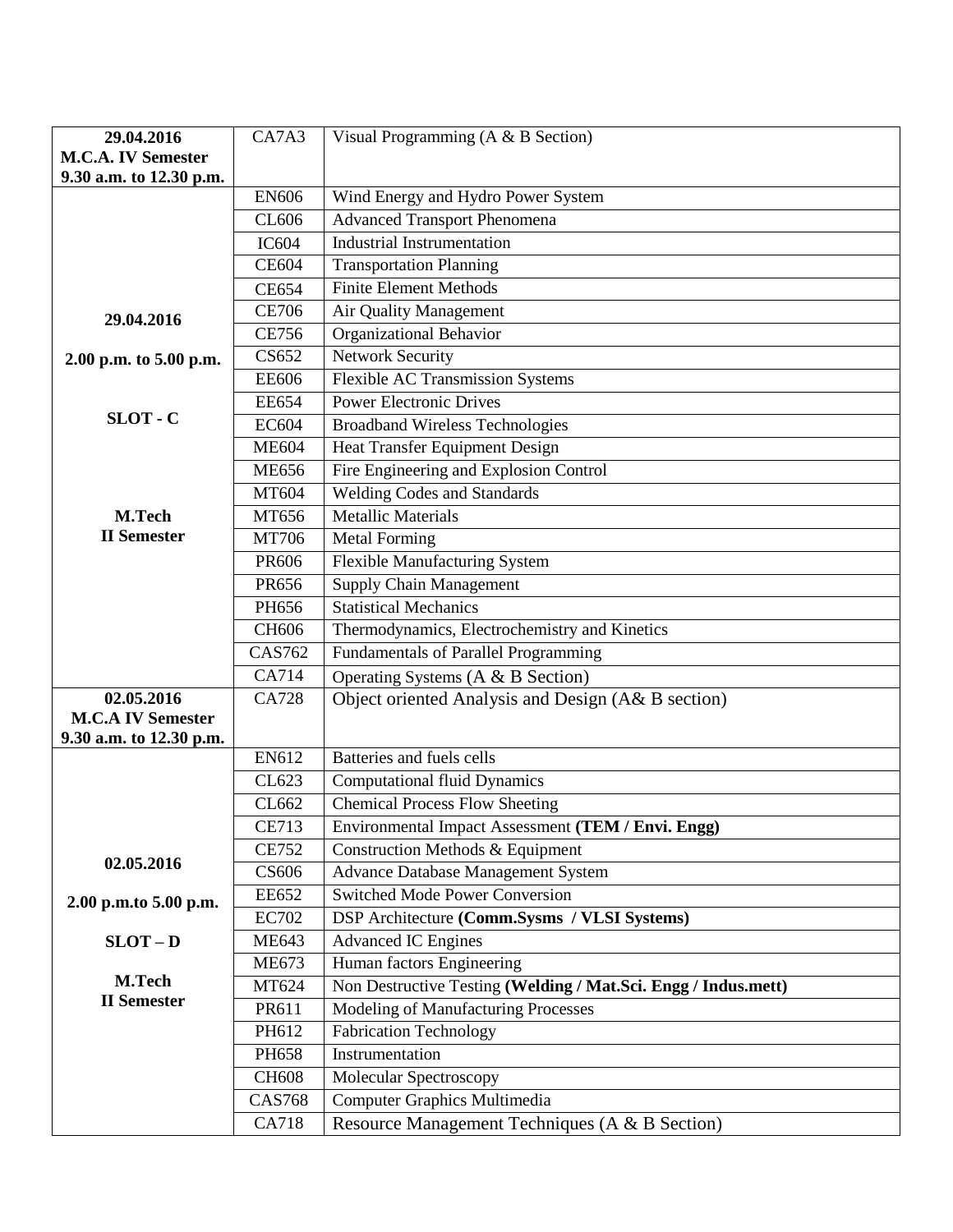| 03.05.2016               | CA726        | Distributed Technology ( $A \& B$ Section)                                    |
|--------------------------|--------------|-------------------------------------------------------------------------------|
| <b>M.C.A IV Semester</b> |              |                                                                               |
| 9.30 a.m. to12.30p.m.    |              |                                                                               |
|                          | EN616        | <b>Direct Energy Conversion</b>                                               |
|                          | EN614        | Design of Heat Transfer Equipment                                             |
|                          | CL620        | Pinch Analysis and Heat Exchange Network Design                               |
|                          |              |                                                                               |
|                          | <b>IC668</b> | <b>System Identification and Adaptive Control</b>                             |
|                          | <b>CE616</b> | <b>Traffic Flow Theory</b>                                                    |
|                          | CE671        | Seismic Design of Structures                                                  |
|                          | <b>CE720</b> | Process Chemistry for Water and Wastewater Treatment                          |
|                          | PR656        | <b>Supply Chain Management</b>                                                |
| 03.05.2016               | CS 604       | Service Oriented Architecture and web Security                                |
|                          | <b>EE627</b> | Computer Relaying and Wide Area Measurement Systems                           |
| 2.00 p.m to 5.00 p.m     | <b>EE656</b> | Microcontroller Applications in Power Electronics                             |
|                          | <b>EC715</b> | Electromagnetic Meta materials                                                |
| $SLOT - E$               | <b>EC808</b> | <b>Low Power VLSI Circuits</b>                                                |
|                          | <b>ME635</b> | Analysis of Thermal Power Cycles                                              |
| <b>M.Tech</b>            | <b>ME674</b> | <b>Electrical Safety</b>                                                      |
| <b>II</b> Semester       | MT665        | Manufacturing Processes (Mat. Sci.Engg)                                       |
|                          | MT612        | Mechanical Behavior of Materials (Indus. Mett)                                |
|                          | MT616        | Welding Application Technology (Welding)                                      |
|                          | PR613        | <b>Heat Treatment</b>                                                         |
|                          | PR670        | Work Design and Ergonomics                                                    |
|                          | PH 614       | Fracture Mechanics and failures of Materials                                  |
|                          | PH618        | Electrical, Magnetic and Optoelectronic Materials                             |
|                          | CH 616       | Computational Methods in Chemistry                                            |
|                          | CAS764       | Data Mining                                                                   |
|                          | CA710        | Data structures and Applications $(A & B$ Section)                            |
| 04.05.2016               | CA7A2        | Unix and shell Programming                                                    |
| <b>M.C.A IV Semester</b> |              |                                                                               |
| 9.30 a.m. to 12.30p.m    |              |                                                                               |
|                          | <b>EN620</b> | Optimum Utilization of Heat and Power                                         |
|                          | CL619        | Fuel Cell Technology                                                          |
|                          | IC673        | Real-Time and Embedded Systems                                                |
| 04.05.2016               | CE619        | <b>Transportation Systems</b>                                                 |
|                          | <b>CE715</b> | <b>Contaminant Transport Modeling</b>                                         |
| $SLOT - F$               | CE679        | Forensic Engineering and Rehabilitation of Structures                         |
|                          | <b>CE770</b> | Disaster Mitigation and Management                                            |
| 2.00 p.m to 5.00 p.m     | <b>ME673</b> | Non Destructive Evaluation                                                    |
|                          | <b>EE635</b> | <b>Energy Auditing and Management</b>                                         |
|                          |              |                                                                               |
|                          | <b>EE637</b> | Principles of VLSI Design (P.S / P.E)                                         |
| M.Tech                   | <b>EC804</b> | Cognitive Radio (Comm. Sys)                                                   |
| <b>II</b> Semester       | <b>ME606</b> | <b>Computational Fluid Dynamics</b>                                           |
|                          | <b>ME671</b> | <b>Environmental Pollution Control</b>                                        |
|                          | MT622        | Developments in iron and steel Making (Welding / Mat. Sci.Engg / Indus. Mett) |
|                          | PR615        | Lasers in Manufacturing                                                       |
|                          | PR672        | Project Management                                                            |
|                          | PH674        | <b>Computational Techniques</b>                                               |